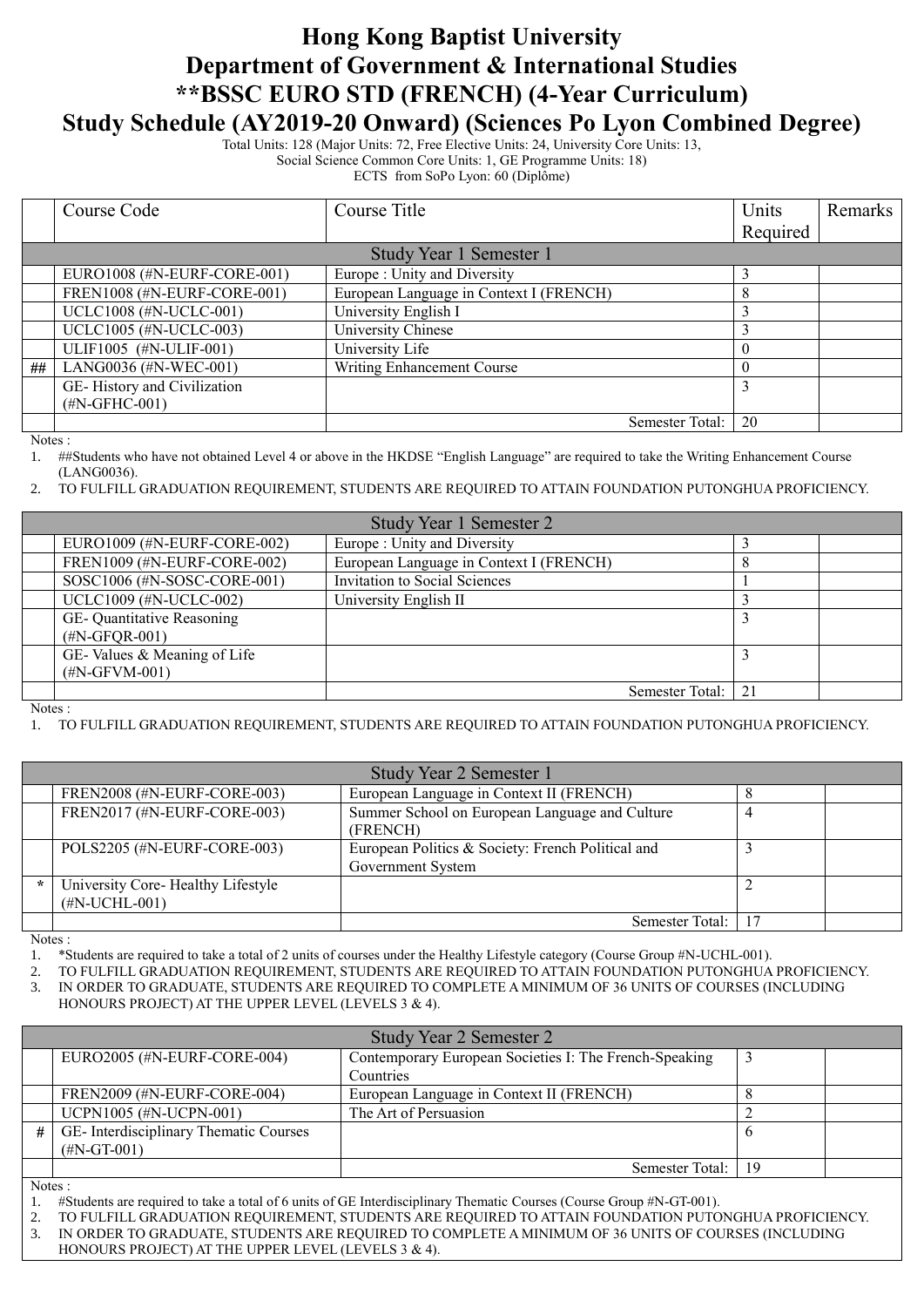## **Hong Kong Baptist University Department of Government & International Studies \*\*BSSC EURO STD (FRENCH) (4-Year Curriculum) Study Schedule (AY2019-20 Onward) (Sciences Po Lyon Combined Degree)**

Total Units: 128 (Major Units: 72, Free Elective Units: 24, University Core Units: 13, Social Science Common Core Units: 1, GE Programme Units: 18) ECTS from SoPo Lyon: 60 (Diplôme)

| Course Code                                                            | Course Title |                   | Units    | Remarks |  |  |
|------------------------------------------------------------------------|--------------|-------------------|----------|---------|--|--|
|                                                                        |              |                   | Required |         |  |  |
| Study Year 3 Semester 1                                                |              |                   |          |         |  |  |
| EURO3008 (#N-EURF-CORE-005)<br>European Academic/Internship Semester I |              |                   |          |         |  |  |
|                                                                        |              | Semester Total: I |          |         |  |  |

Notes :

1. TO FULFILL GRADUATION REQUIREMENT, STUDENTS ARE REQUIRED TO ATTAIN FOUNDATION PUTONGHUA PROFICIENCY. 2. IN ORDER TO GRADUATE, STUDENTS ARE REQUIRED TO COMPLETE A MINIMUM OF 36 UNITS OF COURSES (INCLUDING

HONOURS PROJECT) AT THE UPPER LEVEL (LEVELS 3 & 4).

| Study Year 3<br>3 Semester 2    |                                          |                 |                |  |  |
|---------------------------------|------------------------------------------|-----------------|----------------|--|--|
| EURO3009 (#N-EURF-CORE-006)     | European Academic/Internship Semester II |                 | $\overline{1}$ |  |  |
|                                 |                                          | Semester Total: | $\overline{1}$ |  |  |
| $N_{\alpha \tau \alpha \alpha}$ |                                          |                 |                |  |  |

Notes :

1. TO FULFILL GRADUATION REQUIREMENT, STUDENTS ARE REQUIRED TO ATTAIN FOUNDATION PUTONGHUA PROFICIENCY.

2. IN ORDER TO GRADUATE, STUDENTS ARE REQUIRED TO COMPLETE A MINIMUM OF 36 UNITS OF COURSES (INCLUDING HONOURS PROJECT) AT THE UPPER LEVEL (LEVELS 3 & 4).

## **Study plan for HKBU students during their third year (exchange) at Lyon Provision from Sciences Po Lyon**

|                  | Courses                                                                                                                           | <b>ECTs</b> Credits |                |                |
|------------------|-----------------------------------------------------------------------------------------------------------------------------------|---------------------|----------------|----------------|
| 3rd Year in Lyon |                                                                                                                                   | Sem1                | Sem. 2         | Total          |
| <b>DFES</b>      | The US-UK Special Relationship                                                                                                    | 3                   |                | 3              |
| <b>DFES</b>      | French Politics and Society                                                                                                       | $\overline{3}$      |                | $\overline{3}$ |
| <b>DFES</b>      | Weak Democracies, Weak Parties: A Comparative<br>Look at the state                                                                | $\overline{3}$      |                | $\overline{3}$ |
| <b>DFES</b>      | Cities and Aspects of Globalisation                                                                                               | $\overline{3}$      |                | $\overline{3}$ |
| <b>DFES</b>      | A Cultural History of Britain                                                                                                     | $\overline{3}$      |                | $\overline{3}$ |
| <b>DFES</b>      | Europe's Nuclear Independence                                                                                                     | 3                   |                | $\overline{3}$ |
| <b>DFES</b>      | Justice and Democracy in the Era of Globalisation                                                                                 | $\overline{3}$      |                | $\overline{3}$ |
| <b>DFES</b>      | Italian Unification                                                                                                               | 3                   |                | $\overline{3}$ |
| LT               | French as a Foreign Language (Intermediate<br>Level)                                                                              | 6                   |                | 6              |
| CF               | Droit administratif                                                                                                               |                     | $\mathbf{3}$   | $\overline{3}$ |
| CF               | Géopolitique contemporaine                                                                                                        |                     | 3              | $\overline{3}$ |
| CF               | Histoire et théorie de la communication                                                                                           |                     | $\overline{3}$ | $\overline{3}$ |
| CF               | Sociologie historique de l'état                                                                                                   |                     | $\overline{3}$ | $\overline{3}$ |
| CF               | Théorie des organisations                                                                                                         |                     | $\overline{3}$ | $\overline{3}$ |
| CDM              | Economie internationale                                                                                                           |                     | 3              | 3              |
| <b>CDM</b>       | Grands enjeux territoriaux                                                                                                        |                     | $\overline{3}$ | $\overline{3}$ |
| CO               | Free electives (cours d'ouverture), including any of the<br>courses in English provided by guest professors or staff<br>members * |                     | Upto 12        | Upto 12        |
| LV               | Langue Vivante (French as a foreign language)                                                                                     |                     | 6              | 6              |